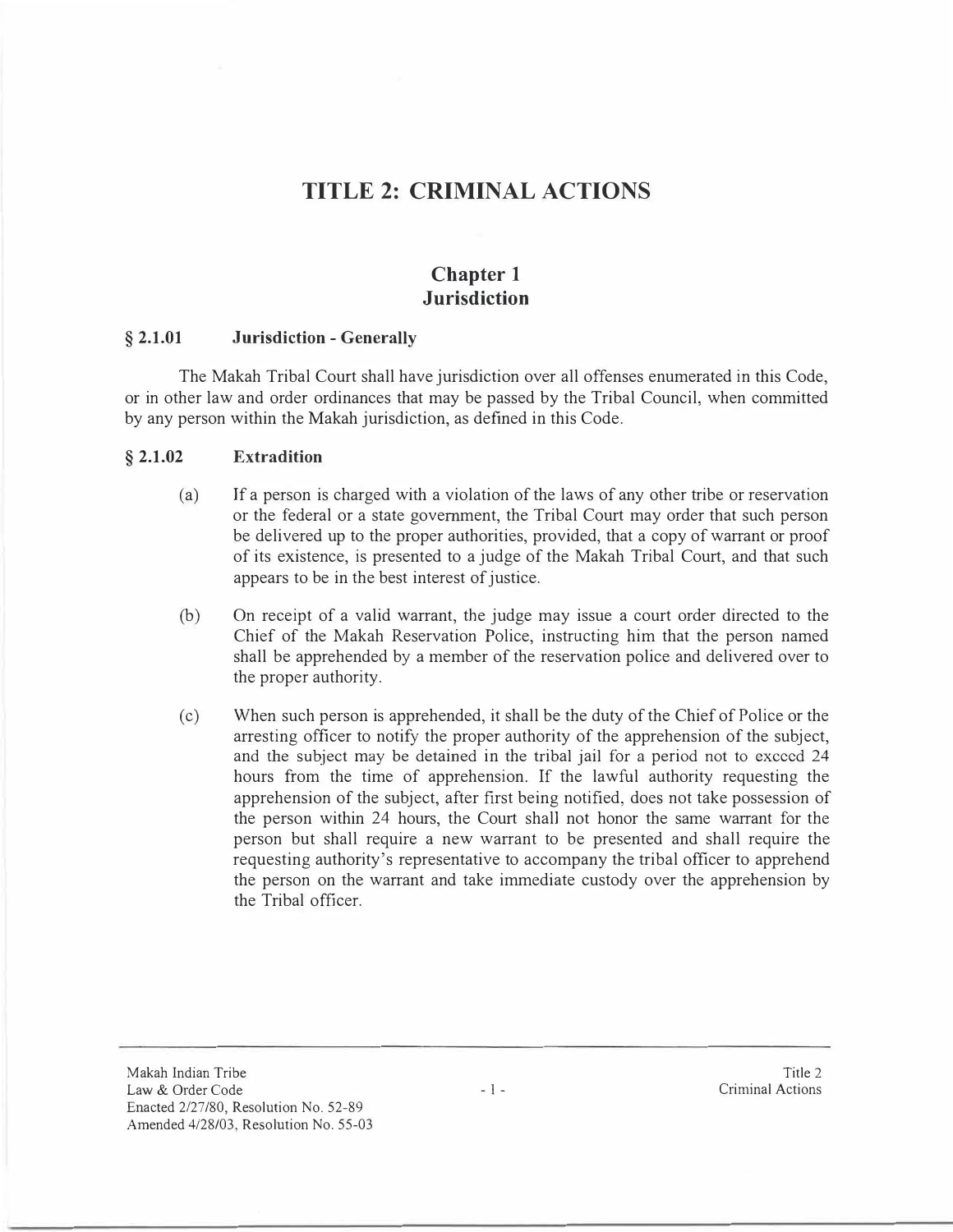# **CHAPTER2 Criminal Procedure, Generally**

## **§ 2.2.01 Complaints**

Prosecution for violation of the Law and Order Code shall be by complaint. No complaint filed in the Tribal Court shall be valid unless it shall bear the signature of the plaintiff or complaining witness, witnessed by a duly qualified judge of the Tribal Court, the Court Clerk, reservation police officer or tribal police employee, provided, that citations issued pursuant to this Code shall satisfy this section.

## **§ 2.2.02 Limitation on Filing of Complaints**

No complaint shall be filed charging the commission of any offense defined in this Code unless such offense shall have been committed within a one-year period prior to the date of the complaint, except as to a Class A offense for which the period of limitation shall be a two-year period. If the complaint has been filed within the limitation period, there shall be no time limitation on further proceedings in the prosecution of the complaint, including apprehension, arrest, trial and sentencing, except as provided for in this Code.

## **§ 2.2.03 Warrant to Apprehend**

Every judge of the Tribal Court shall have the authority to issue warrants to apprehend, such warrants to issue upon a showing of probable cause only after a written complaint shall have been filed bearing the signature of the complaining witness. Service of such warrants shall be made by a duly qualified officer. No warrant to apprehend shall be valid unless it shall bear the signature of a judge of the Tribal Court.

## **§ 2.2.04 Arrests**

No member of the police shall arrest any person for any offense defined by this Code or by federal law, except when such offense shall occur in the presence of the arresting officer or he shall have probable cause that the person arrested has committed an offense or the officer shall have a warrant commanding him to arrest such person. At the time of such arrest, such person shall be informed of his applicable civil rights secured under federal laws specifically made applicable to Tribal Courts.

## **§ 2.2.05 Search Warrants**

Every judge of the Tribal Court shall have authority to issue warrants for search and seizure of the premises and property of any person under the jurisdiction of the Court. However, no warrant of search and seizure shall be issued except upon presentation of a written or oral complaint based upon probable cause, supported by oath or affirmation and charging the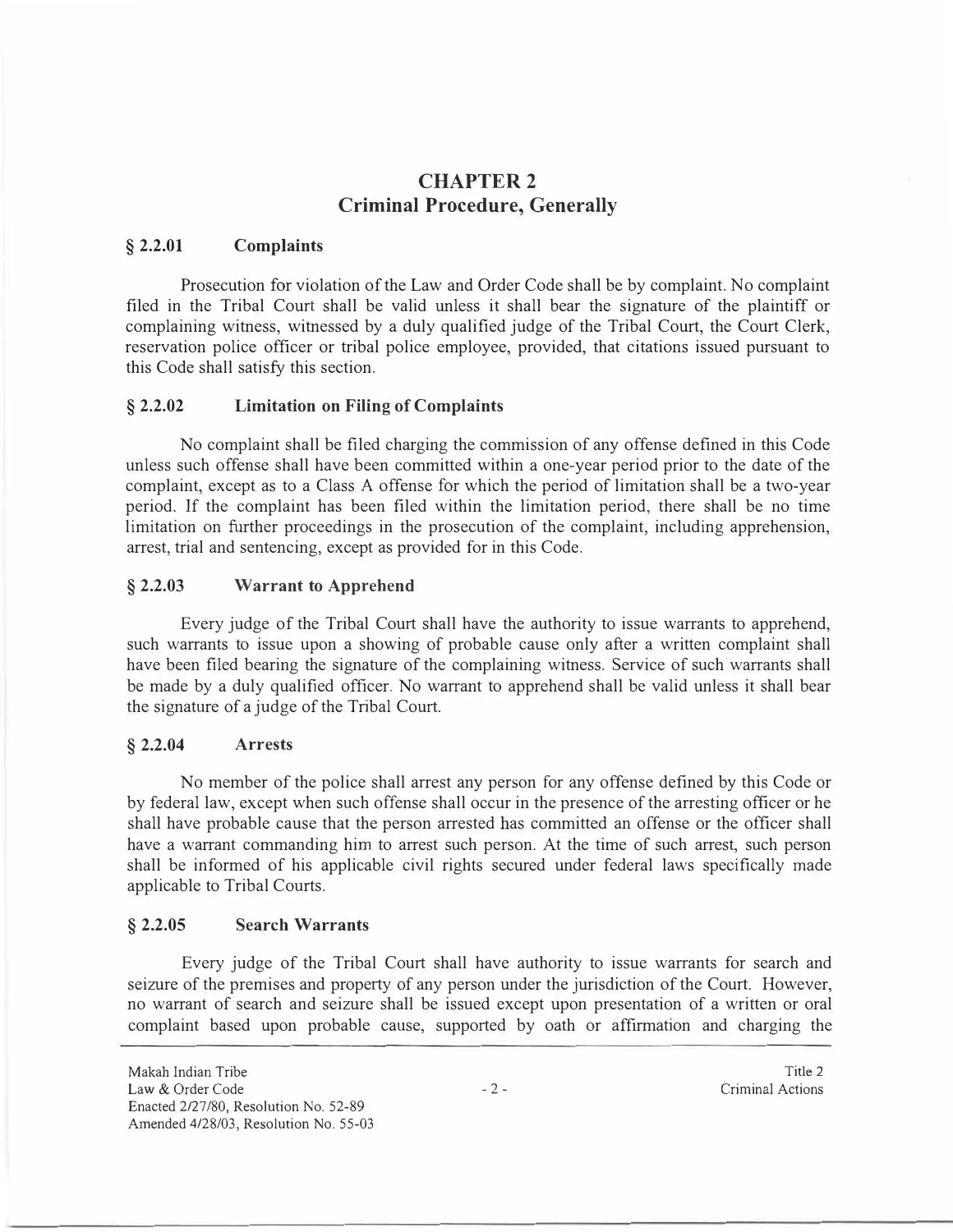commission of an offense against the Tribe. No warrant for search and seizure shall be valid unless it contains the name or description of the person or property to be seized and bears the signature of a judge of the Tribal Court. Service of warrants of search and seizure shall be made by law enforcement officers.

## **§ 2.2.06 Search Without Warrant**

No officer shall search or seize any premises, property or person without a search warrant unless he knows or has reasonable cause to believe that the person in possession of such property is engaged in the commission of an offense or such is done incident to a lawful arrest or under such other circumstances in which it would not be reasonable to require the obtaining of a warrant prior to the search.

# **CHAPTER3 Citations**

### **§ 2.3.01 Citation in Lieu of Detention**

Whenever a person is arrested for a violation of this Code or any other resolution, ordinance or regulation of this Code or any other resolution, ordinance or regulation of the Makah Tribe, the arresting officer or any other authorized law enforcement officer in the field may serve upon such person a citation and notice to appear in court in lieu of keeping the person in custody or requiring bail or bond. In determining whether to issue a citation and notice to appear, the enforcement officer may consider the following factors:

- (a) Whether the person has identified himself satisfactorily;
- ( d) Whether detention appears reasonably necessary to prevent imminent bodily harm to himself or to another, injury to property or breach of the peace;
- ( e) Whether the person has ties to the community or is a local resident, so as to provide reasonable assurance of his appearance before the Tribal Court, or whether there is substantial likelihood that he win refuse to respond to the citation; and
- (f) Whether the person previously has failed to appear in response to a citation issued pursuant to this section or to other lawful processes of the Tribal Court.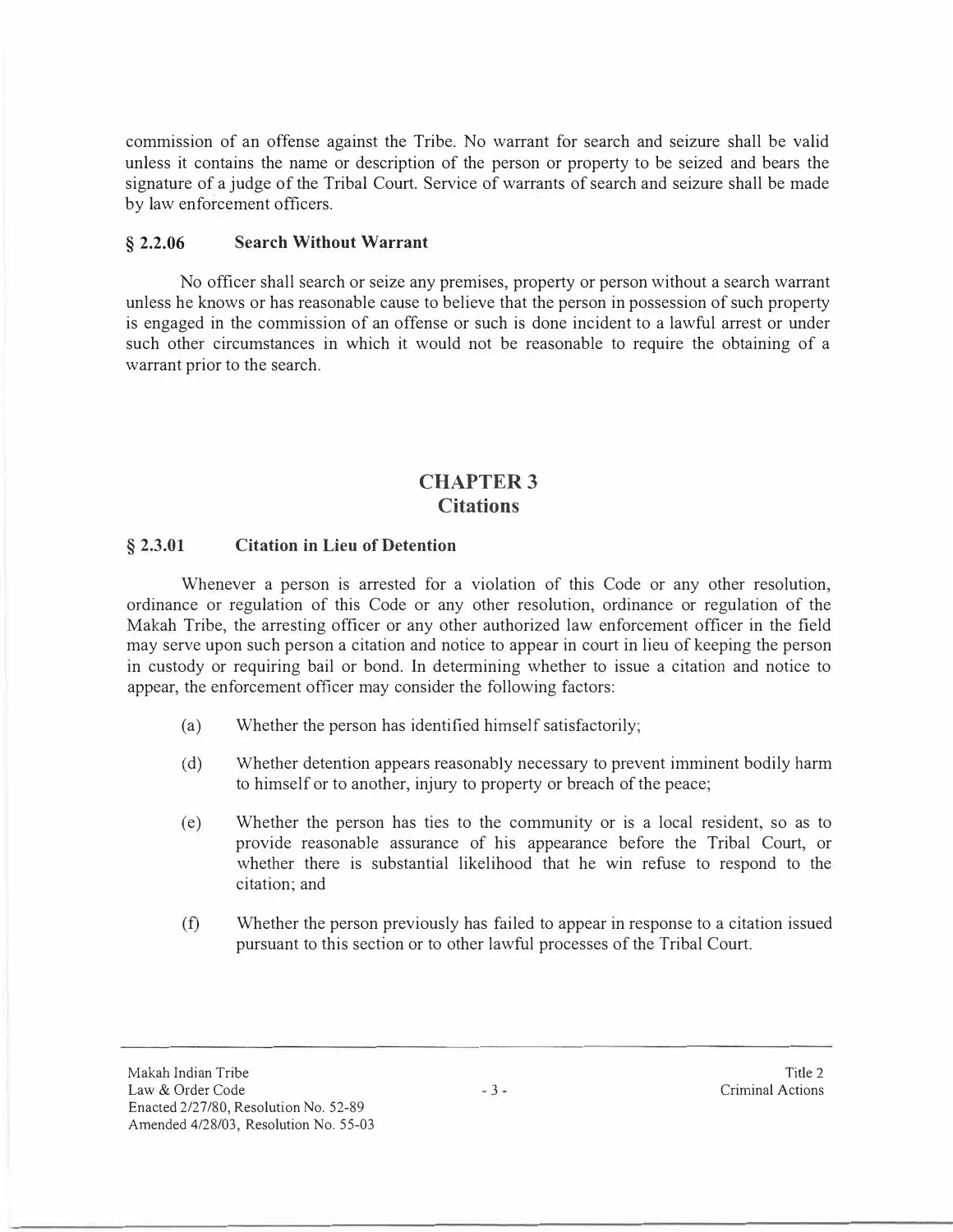### § **2.3.02 Citation In Lieu of Detention: Contents**

- (a) The citation written to the offender by the officer shall include the name of the person, his address, the date of birth and sex, the date, time, place and description of the offense charged, the date on which the citation was issued, and the name of the citing officer. A space shall be provided for the person to sign a promise to appear.
- (b) To secure his release in the field, the person must give his written promise to appear in court as required by the citation.
- (c) The citation shall also state the time and place at which a person is to appear in Tribal Court to hear the charges against him, be arraigned and post bail, which shall not be less than 72 hours after the date of the citation, not more than 15 days after the date of the citation.

### **§ 2.3.03 Citation in Lieu of Detention: Effect, Procedure**

- (d) The citation, when completed by the officer, shall serve as the complaint for the purposes of prosecution in Tribal Court.
- (e) If a defendant fails to appear for arraignment, the Judge may issue a warrant of arrest, and the defendant may be charged with an offense.

# **CHAPTER4 Arraignments and Pleas; Trial Dates**

### § **2.4.01 Arraignment**

As soon as reasonably possible after arrest, but not more than 36 hours thereafter, or within the period designated on the citation in lieu of detention, the defendant shall appear or be brought before a Tribal Court Judge and the defendant shall again be informed of his rights under the Tribal Constitution and under federal law, including his right to counsel at his own expense. If the defendant desires, but does not presently have a spokesman, he will be given a reasonable time to secure such spokesman before entering his plea.

## **§ 2.4.02 Reading of Complaint and Defendant's Plea**

When the defendant is brought before the judge, the complaint shall be read and explained to the defendant, and he shall plead guilty or not guilty. If the defendant refuses to plead, the judge shall enter the fact and a plea of "not guilty" on his behalf. The judge shall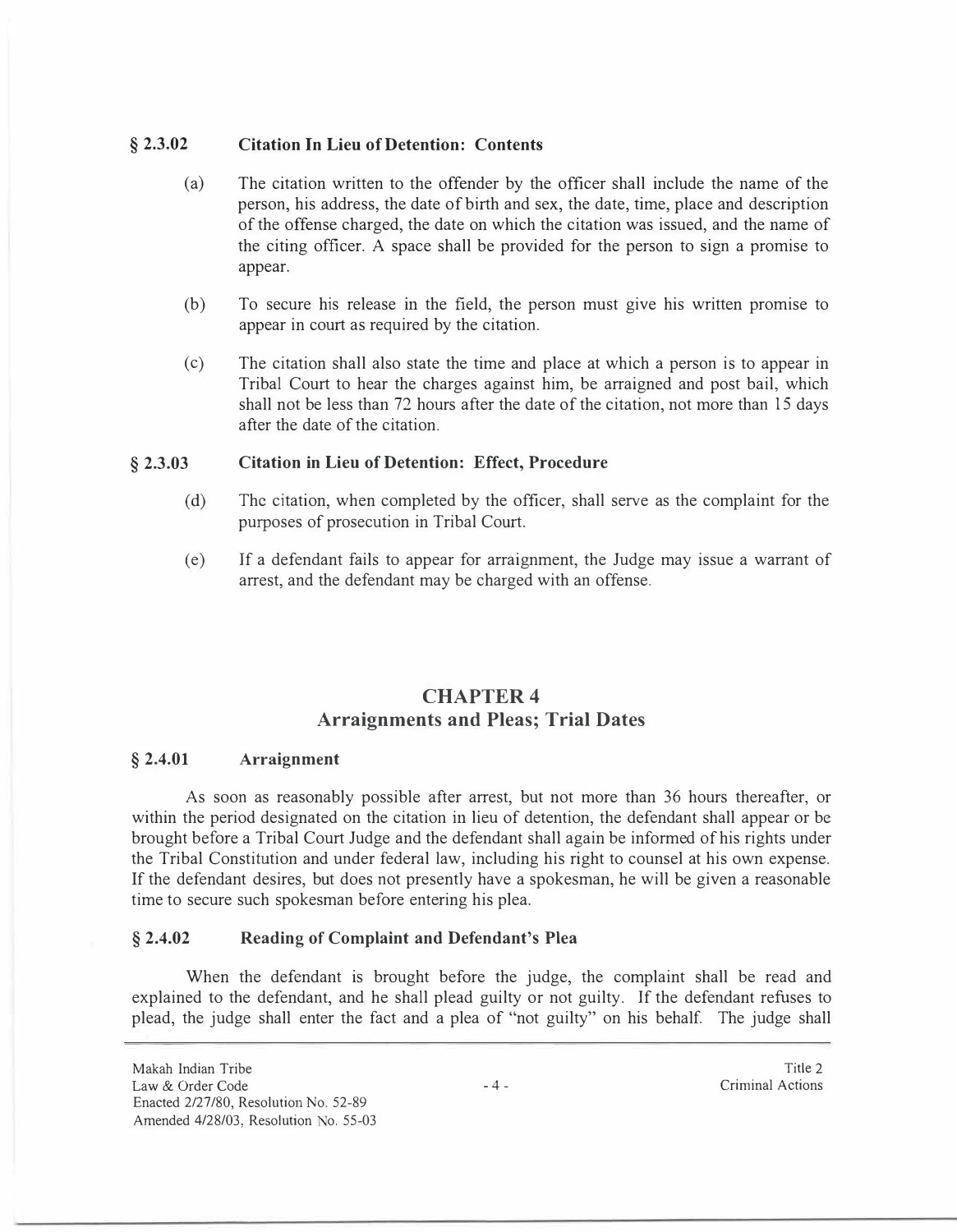cause the defendant to be informed of the charge against him and the defendant's right to appear and defend the charge either in person or with a spokesman. The defendant shall be provided with a copy of the complaint if he has not before received one.

### **§ 2.4.03 Time of Trial**

- (a) When the defendant is brought before the judge after arrest and detention, the case shall be. set for trial within a reasonable time; unless continued for good cause. Bail shall then be set in accordance with Chapter 5, below.
- (b) When the defendant is summoned before the judge pursuant to a citation in lieu of detention as provided herein, the defendant shall appear on the date indicated on the citation to hear the charges against him, be arraigned, post bail as provided in Chapter 5 herein, enter a plea, and be assigned a trial date. Trial shall be set within a reasonable time, unless continued for good cause.
- (c) A defendant may post bail, enter a plea, and request a trial date prior to the return date on the citation if the defendant so desires, provided, that bail or other bond satisfactory to the Court is posted. A trial date shall be set within a reasonable time after the return date on the citation unless continued for cause or at the request of the defendant.

#### **§ 2.4.04 Sentencing**

Upon a plea of guilty, the judge may impose sentence in accordance with section 2.7.07 at once or at a later date not to exceed thirty (30) days at his discretion.

## **§ 2.4.05 Informal Dispute Resolution**

At an arraignment or on the return date of a citation, if it appears that the alleged offense arises from or is caused by a dispute as to which the Court finds that informal dispute resolution would be in the best interests of the Tribe, the alleged offender, and the complaining witness, the Tribal Court may continue the arraignment or trial setting procedure for a period not to exceed thirty (30) days to allow an opportunity for informal resolution of the dispute, unless the informal dispute resolution process is not applicable to such matter as set forth below. The Court may order a conciliation conference, an informal hearing, or some other form of conciliation counseling in an attempt to resolve the dispute. If, at the end of the thirty (30) day period, there bas not been an amicable resolution of the underlying dispute to the satisfaction of the Court, the continued arraignment or trial setting procedure shall be reset for a date within ten (10) days following the Court's determination that the informal resolution cannot be accomplished, provided that the Court may extend such thirty (30) day period for an additional thirty (30) days if the Court determines that such extension would be in the best interests of all parties.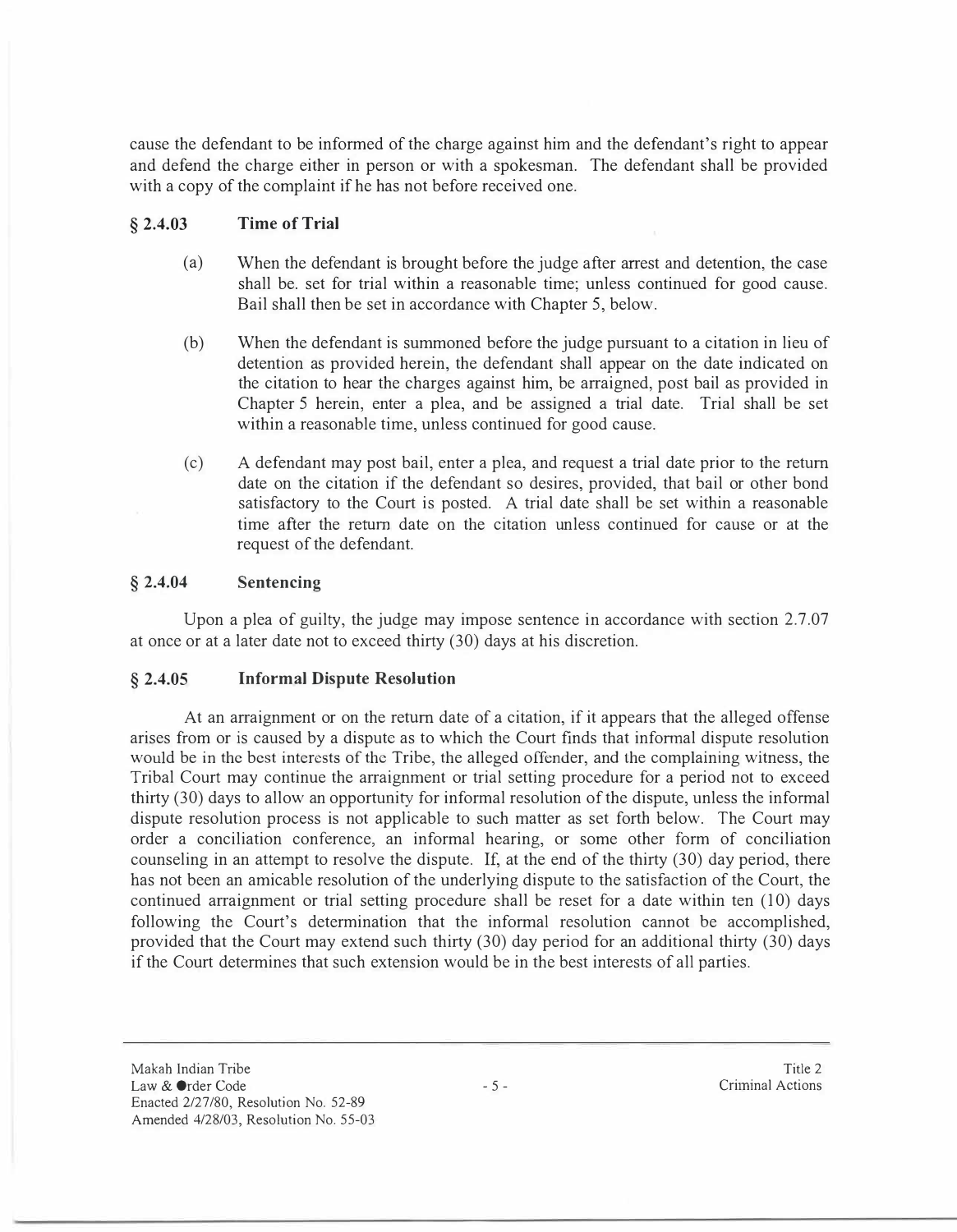If the Court determines that the dispute has been resolved to the satisfaction of the Court, the Court may dismiss any charges brought against the alleged offender or the Court may order deferred prosecution in accordance with the provisions of this Code. The decision of the Court to refer a matter to informal dispute resolution, to extend the informal resolution period, to proceed with a criminal prosecution, or to dismiss or conditionally defer prosecution shall be final and shall not be appealable. No statement of any person made during an informal dispute resolution process or proceeding under this section may be admitted into evidence at any proceeding against such person under this Code.

This informal dispute resolution process shall not be utilized in any matter in which: (a) the complaining party and the defendant have not agreed in writing to submission of such matter to such process, or (b) the alleged offender has, within the six (6) month period preceding the date of the alleged offense, been convicted of a similar offense under this Code, provided that the provisions of this subsection (b) shall not include past Class C traffic offenses.

## **CHAPTER 5 Bail, Bonds and Fines**

#### **§ 2.5.01 Bail and Bonds - Generally**

Except as provided herein, every person charged with any offense before the Tribal Court may be admitted to bail. Bail shall be by cash deposit or by assurance of two reliable members of the community resident within the boundaries of the Reservation who shall execute an agreement in compliance with the form provided therefor to the effect that they will pay any bail forfeited. In no case shall the bail specified in the agreement exceed twice the maximum fine set by the section of this Code for the offense for which the accused has been charged. The cash or bond agreement shall be executed before the Court Clerk, or any bonded employee authorized by the Tribal Council to accept bail. All such bonds shall be promptly filed with the Clerk of the Court.

### **§ 2.5.02 Bail: Personal Recognizance**

In lieu of bail, a person charged with any offense may be released on his personal recognizance (PR) without posting bail or bond, pursuant to the discretion of the Court. In determining whether to grant PR, the Court may consider the following factors:

- (a) Whether the person has identified himself satisfactorily;
- (b) Whether detention appears necessary to prevent imminent bodily harm to himself or to another, injury to property, or breach of the peace;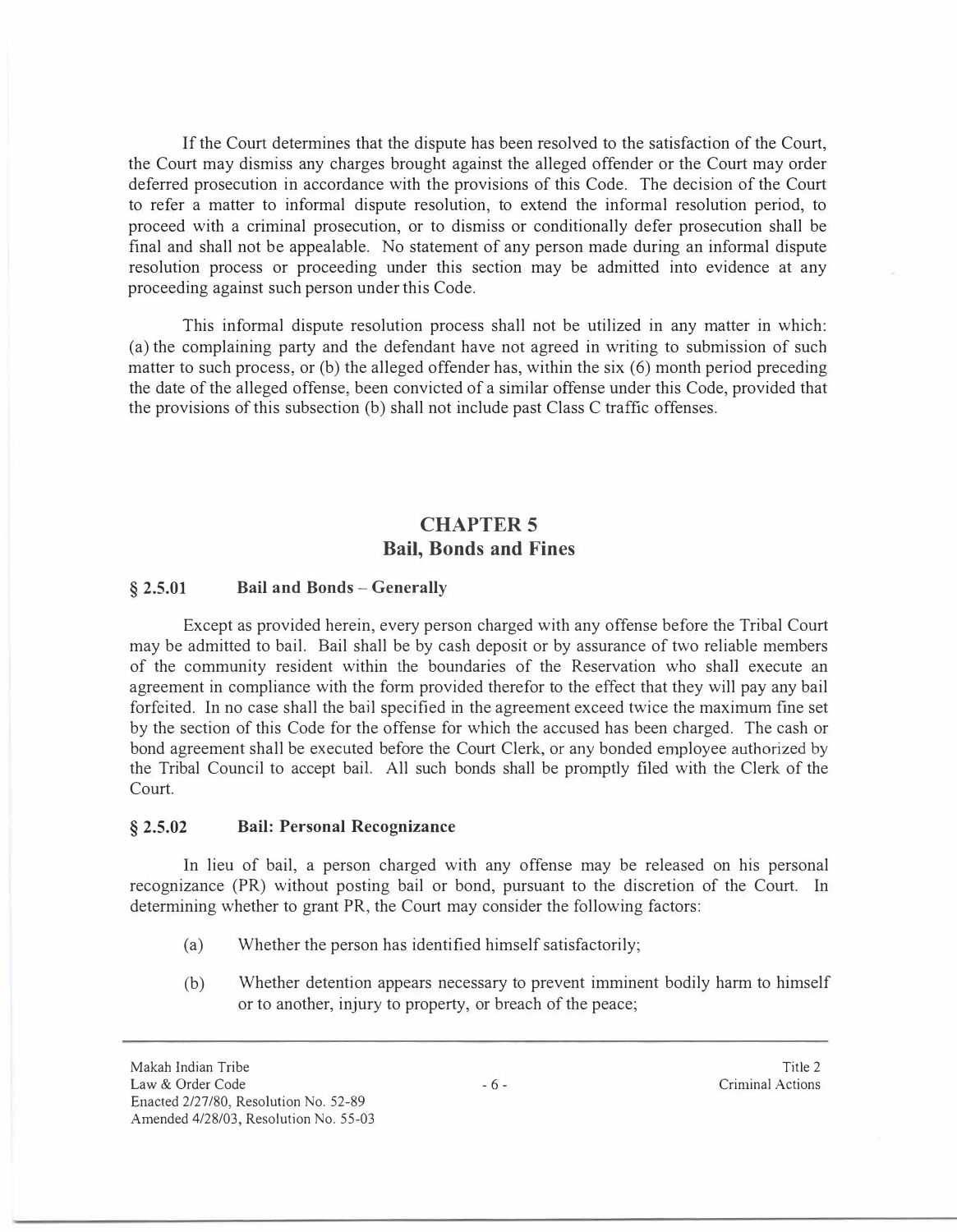- (c) Whether the person has ties to the community or is a local resident, so as to provide reasonable assurance of his appearance before a Tribal Court, or whether there is substantial likelihood that he will refuse to appear for trial; and
- (d) In any case, to secure his release, the person must give his written promise to appear in Court as required by this citation.

### **§ 2.5.03 Bail Schedule**

The Chief Judge may establish a bail schedule for all offenses under this Code and any other regulations, resolutions or ordinances promulgated by the Makah Tribal Council. Any person arrested and taken into custody for violation of such Code or regulations may be released before arraignment upon posting the specified bail with the Clerk or other person authorized by the Court to receive bail, unless release on personal recognizance or detention is ordered by the Court. As a condition to any release under this section, such person shall sign a written promise to appear in court at the time set for arraignment. Failure to appear may result in forfeiture of bail and arrest.

## **§ 2.5.04 Denial of Bail, Detention**

The Court may deny a person release on bail if it appears reasonably certain that the person will pose a serious threat to the safety and well-being of himself, the Reservation, or its residents if released or if there is a substantial likelihood that the person will not appear for trial.

## **§ 2.5.05 Fine Schedule**

The Chief Judge may also establish a schedule for fines for specified violations of this Code or any other resolutions, ordinances or regulations of the Makah Tribe within the limits prescribed by this Code and the section establishing the offense.

## **§ 2.5.06 Payment of Fine Without Trial**

The Court in its discretion may allow the payment of a fine without trial. A fine may be paid by the defendant advising the Court, either in person, by telephone or in writing that he is willing to enter a guilty plea and pay the stated fine. In such cases, no court appearance shall be required, provided, the fine must be paid prior to the date set for the defendant's trial.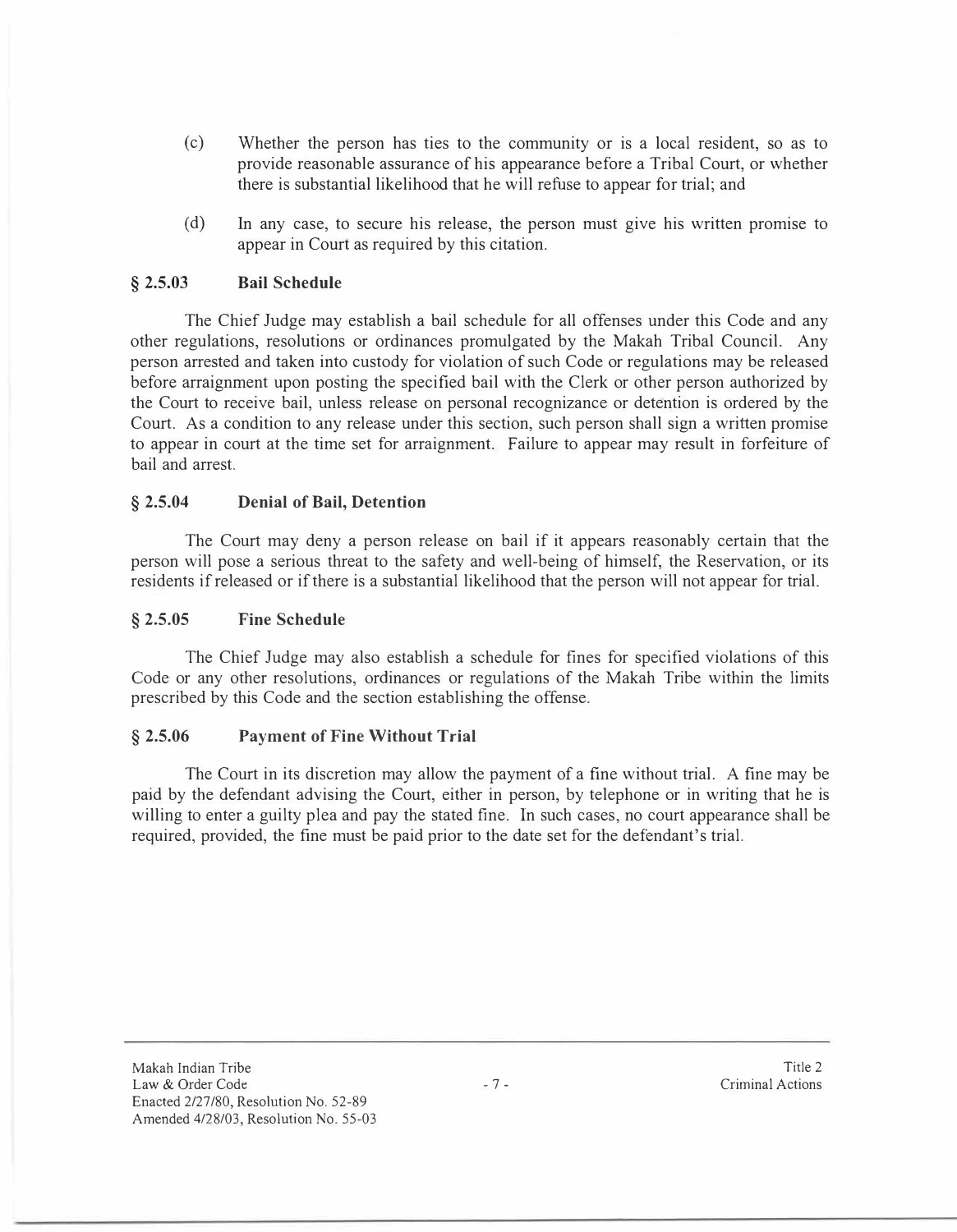# **CHAPTER 6 Traffic Violations**

## **§ 2.6.01 Traffic Citation**

Whenever a person is arrested for a violation which would be a Class C offense under the Traffic Code Title of this Code, the arresting officer, or any other authorized law enforcement officer, may serve upon the arrested person a traffic citation and notice to appear in court, in lieu of keeping the person in custody or requiring bail or bond. The citation shall include the name of the person, his address, the date of birth and sex, the date, time and place and description of the offense charged, the date on which the citation was issued, and the name of the citing officer. A space shall be provided for the person to sign a promise to appear. To secure his release, the person must give his written promise to appear in court as required by the citation. The citation shall also state the time and place by which the person is to (a) contact the Tribal Court to plead not guilty and receive a trial date, or (b) plead guilty and pay the fine as set forth below, or (c) plead guilty with an explanation and receive a hearing date.

### **§ 2.6.02 Effect and Procedure**

- (a) The citation, when completed by the officer, shall serve as the complaint for the purposes of prosecution in Tribal Court.
- (b) Prior to the date established in the citation, the defendant shall have the opportunity to (1) plead guilty and pay, at such time the fine established pursuant to section 2.5.05 above, in which event, no further court appearance shall be required, provided, that such fine has been paid within the time period set forth above, or (2) plead guilty with an explanation and request a date for a hearing regarding reduction of the fine. In the event of such payment, no further court appearance shall be required, provided, that such fine has been paid within the time period set forth above.
- (c) If the defendant wishes to plead not guilty, the defendant shall, within the time period set forth in the citation, contact the Tribal Court, at which time a trial date shall be set.
- (d) If the defendant fails to pay the fine or to appear for the setting of a trial date or fine reduction hearing date within the requisite time period, the defendant may be charged with an offense and an arraignment date shall be set for the original traffic offense.
- (e) No bail shall be required for the procedure established under this Chapter.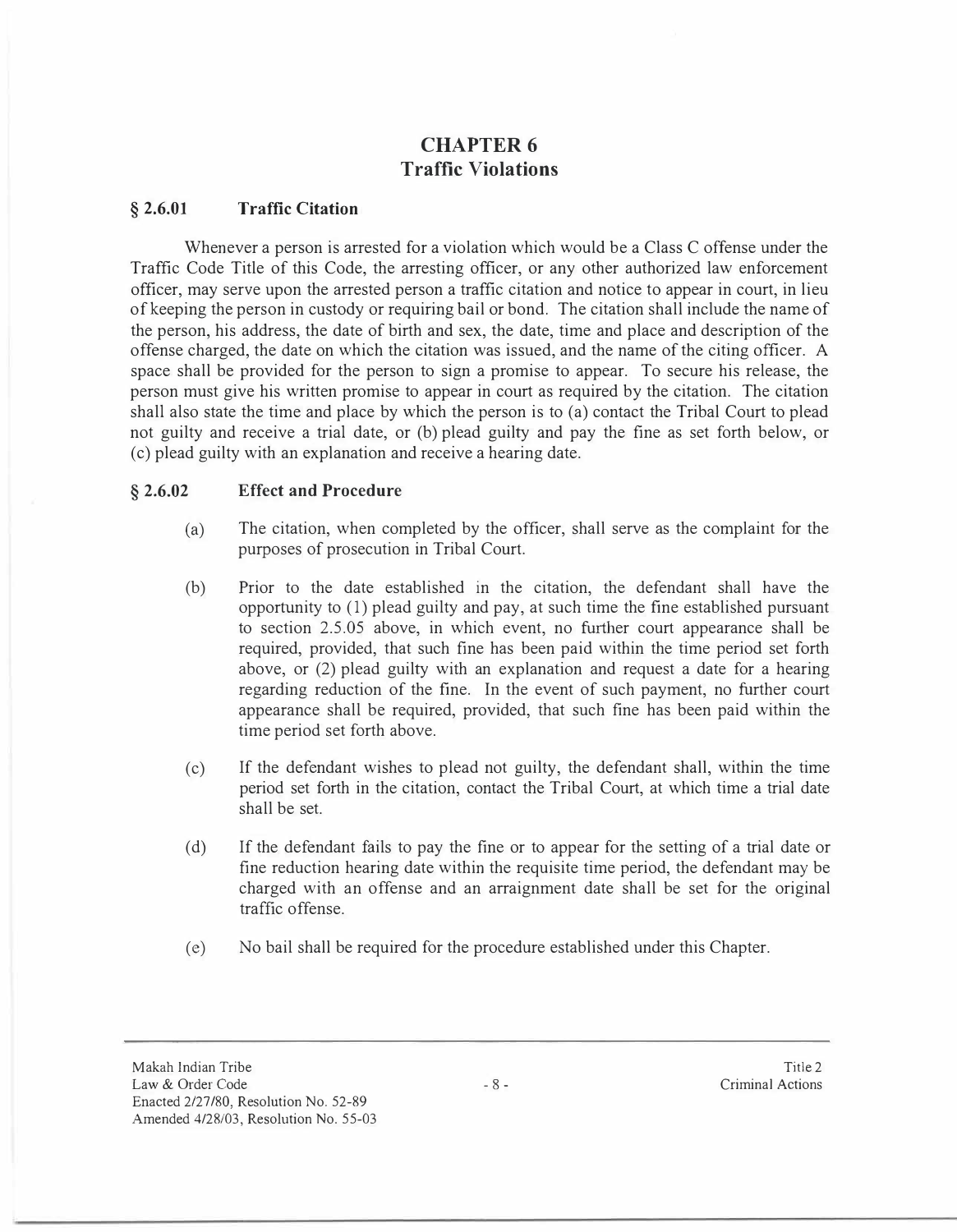# **CHAPTER 7 Trial Procedure**

## **§2.7.01 Prosecution**

The Tribe shall prosecute the charge by presenting the evidence against the defendant by the testimony of the law enforcement officer and any other witnesses called to support the charge, and in presenting such evidence, the Tribe may make use of either a Tribal official or a professional attorney approved as a spokesman pursuant to this Code.

## **§ 2.7.02 Evidence**

The Court shall not be bound by common law rules of evidence, but shall use its own discretion as to what evidence it deems necessary and relevant to the charge and the defense.

## **§ 2.7.03 Standard of Proof**

 $\mathfrak{z}$ 

The Court shall require the charge to be proved beyond a reasonable doubt. The defendant shall be afforded a full opportunity to present his defense.

## **§ 2.7.04 Trial by Court**

In a case tried without a jury, the Judge shall make a general finding of guilt or innocence and shall, upon request of any party, make specific findings which shall be embodied in a written decision.

## **§ 2.7.05 Jury**

Any person accused of an offense punishable by imprisonment may demand a jury trial. Such demand shall be made by filing a written demand with the Clerk. In any case, such jury demand must be made by the time that the demand for trial is made or the right to trial by jury shall be deemed waived. The jury trial shall be set within a reasonable time after the defendant's jury demand, unless continued for good cause. The verdict of the jury shall be unanimous and shall be returned by the jury to the judge in open court.

## **§ 2.7.06 Lesser Offenses**

The defendant may be found guilty of a lesser offense, necessarily included within the offense charged without the necessity of having been formally charged with such lesser offense.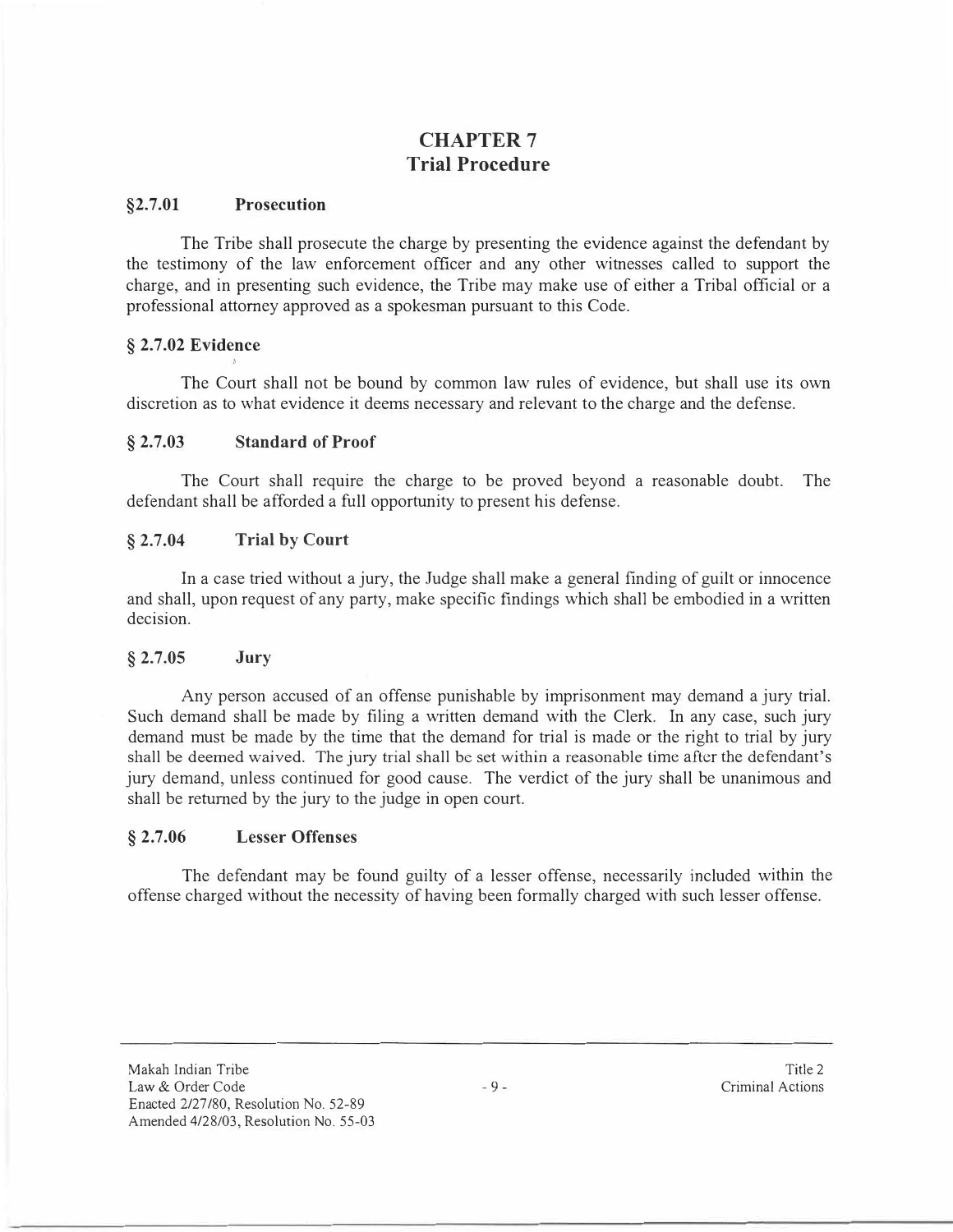## **§2.7.07 Sentencing**

A sentence shall be imposed at once or, in the discretion of the judge, at a later date not to exceed thirty (30) days from the day of judgment. The judge may suspend all or any part of the fine or sentence imposed by him upon any person found guilty of violating any of the provisions of this Code. The Court may defer all or any portion of a sentence or fine on such terms and conditions as the Court may determine, including the requirement of a reimposition of such sentence or fine in the event of violation of such terms or conditions. Pending sentence, the Court may commit the defendant to jail or continue the bail. Before imposing sentence, the Court shall allow a spokesman and/or the defendant to speak on behalf of the defendant and to present any information which would help the Court in setting the punishment.

## **§ 2.7.08 Court Costs**

The Court may assess the accruing costs of the case against the defendant if the defendant is found guilty. Such costs shall consist of the expenses of voluntary witnesses, the fees of jurors, and any further incidental expenses or fees connected with the procedure required by this Code before the Court as the Court may direct.

## **§ 2.7.09 Other Procedures**

All additional procedures as set out in this Code will be followed in any criminal action to the extent they are applicable.

### **§ 2.7.10 Civil Rights**

All accused persons shall be guaranteed all civil rights secured under the Tribal Constitution and under federal laws specifically made applicable to Tribal Courts.

## **CHAPTERS Deferred Prosecution**

### **§ 2.8.01 Request**

Upon arraignment in Tribal Court, a person charged with an offense may request the Court to consider a deferred prosecution program. The request shall allege that the wrongful conduct charged is the result of or caused by alcohol problems, drug problems, or mental problems for which the person is in need of treatment. The request shall also include a case history of the person supporting the allegations.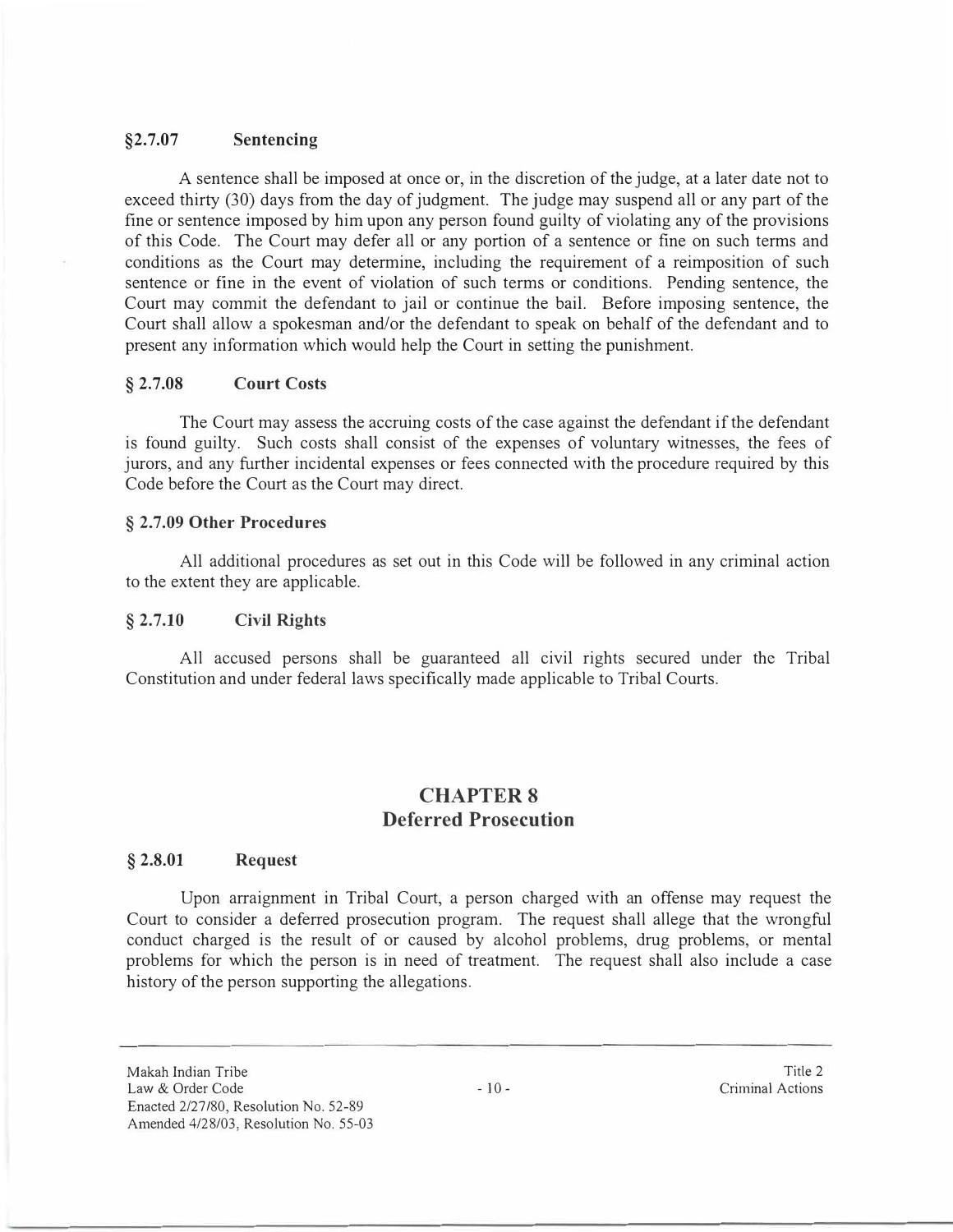## **§ 2.8.02 Arraignment Continued - Referral to Treatment Facility**

The arraigning judge on consideration of the request may continue the arraignment to refer such person for a diagnostic evaluation to an alcohol, drug, or mental health program, as indicated. Such program shall conduct an investigation and examination to determine whether the person suffers from the problem alleged, whether the problem is such that if not treated there is a probability that similar misconduct will occur in the future, whether extensive and long term treatment is required, and whether effective treatment for the person's problem is available. The program shall make a written report to the Tribal Court stating its findings and recommendations and, if the findings and recommendations support treatment, including a treatment plan setting out the type, nature, length, and treatment time schedule. This report shall be filed with the Tribal Court and a copy given to the defendant.

## **§ 2.8.03 Review of Plan by Court**

If the report recommends treatment, the Court shall examine the plan. If the Court approves the plan and the defendant agrees to comply with its terms and conditions, the Court shall note on the Court docket that the person has been accepted for deferred prosecution. If treatment is either not recommended or not approved by the Tribal Court judge, or the defendant declines to accept the treatment plan, the defendant shall be arraigned on the charge. Evidence pertaining to or resulting from the request or the investigation is inadmissible at trial but may be available for use after a conviction in determining a sentence.

## **§ 2.8.04 Procedure Upon Breach of Treatment Plan**

If a defendant who has been accepted for deferred prosecution fails or neglects to carry out and fulfill any term or condition of the treatment plan, the program shall immediately report such breach to the Court. The Court shall then hold a hearing to determine whether the defendant should be removed from the deferred prosecution program. At the hearing, evidence shall be taken of the defendant's alleged failure to comply with the treatment plan and the defendant shall have the right to present evidence on his own behalf. The Court shall either order that the defendant continue in the treatment plan or be removed from deferred prosecution. If removed from deferred prosecution, the defendant shall be arraigned on the original charge. Delay in bringing a case to trial caused by a defendant requesting deferred prosecution shall not be grounds for dismissal.

## **§ 2.8.05 Conviction of Similar Offense**

If a defendant is convicted in any court of an offense similar and committed subsequent to the one for which the defendant is in a deferred prosecution program, the Court shall, upon notice of such conviction, terminate the deferred prosecution and require the defendant to enter a plea to the original charge.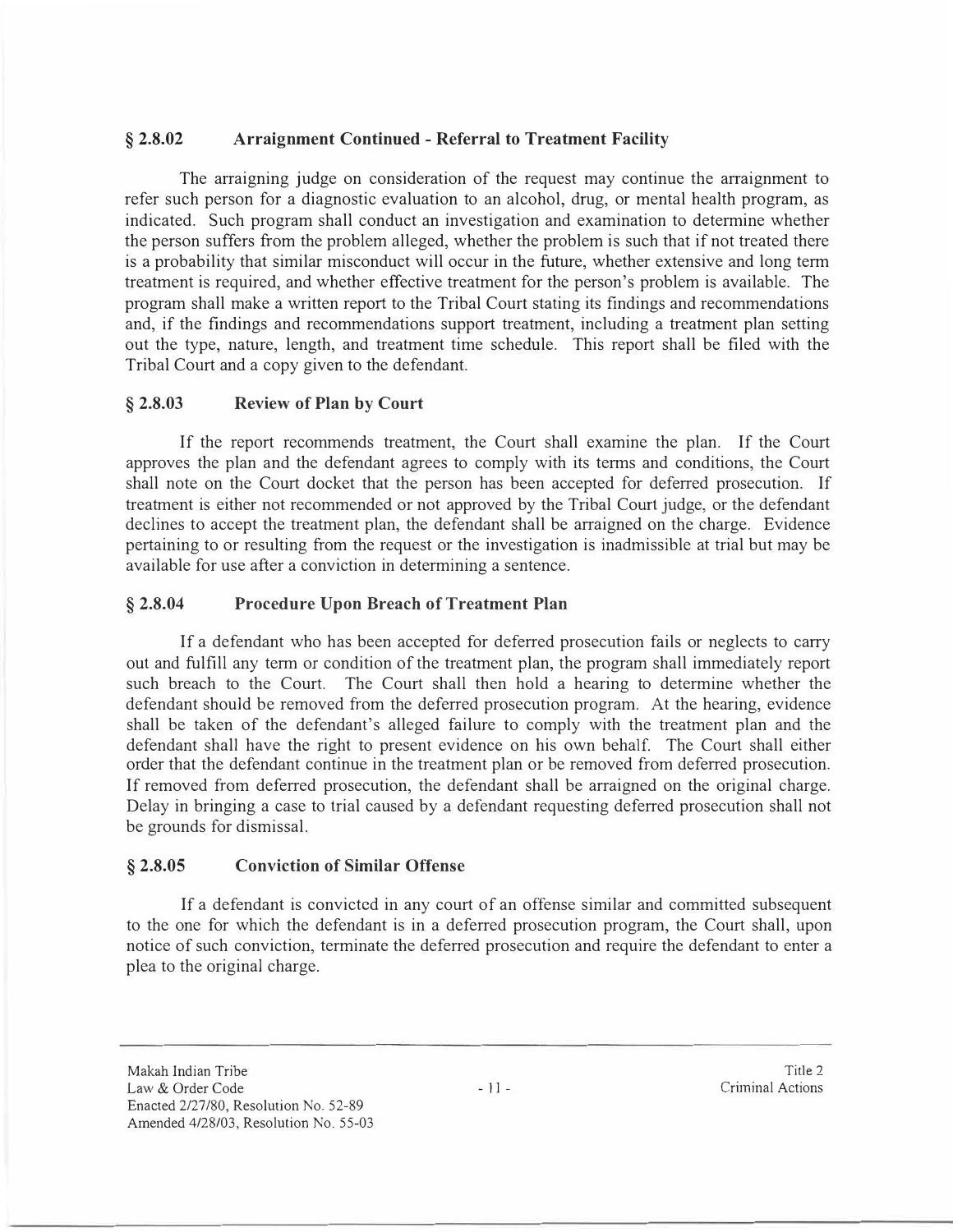## **§ 2.8.06 Dismissal of Charges**

Two years from the date of the Court's approval of deferred prosecution for a defendant, if the deferred prosecution has not been terminated as provided for above, the Court shall dismiss the charges and remove from the Court records any indication of the charge.

# **CHAPTER9 Habeas Corpus**

### **§ 2.9.01 Who May Prosecute Writ**

Every person imprisoned or otherwise restrained of his liberty on the Reservation may prosecute a writ of habeas corpus to inquire into the cause of such imprisonment or restraint, and if illegal, to be delivered therefrom.

## **§ 2.9.02 Writ for Purpose of Bail**

When a person is imprisoned or detained in custody on any criminal charge, for want of bail, such person is entitled to a writ of habeas corpus for the purpose of giving bail, upon averring that fact in his petition, without alleging that he is illegally confined.

## **§ 2.9.03 Application For - How Made**

Application for the writ is made by petition, signed either by the party for whose relief it is intended, or by some person in his behalf, and must specify:

- (a) That the person in whose behalf the writ is applied for is unlawfully imprisoned or restrained of his liberty, why the imprisonment or restraint is unlawful, the officer or person by whom he is so confined or restrained, and the place where, naming all parties if they are known, or describing them if they are not known.
- (b) The petition must be verified by the oath or affirmation of the party making the application.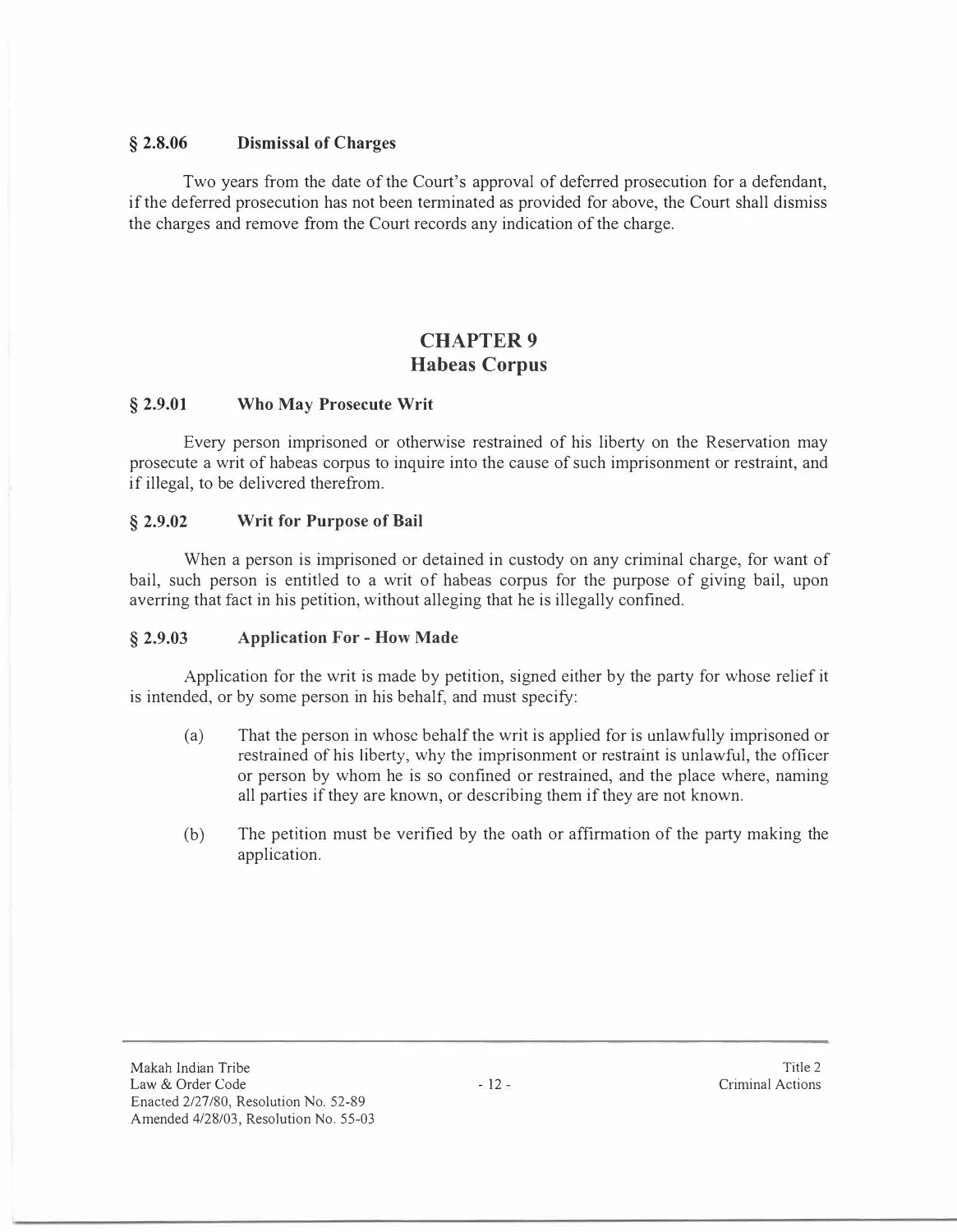## **§ 2.9.04 Content of Writ**

When the Chief Judge is satisfied that the writ ought to be issued, it must be issued without delay.

- (a) The writ must be directed to the person having custody of or restraining the person on whose behalf the application is made and must command him to have the body of such person before the Tribal Court at a time and place therein specified.
- (b) The issue or issues to be determined upon return of the writ may be stated, either in the writ or in an order attached to the writ or in a copy of the petition attached to the writ.

### **§ 2.9.05 Service of the Writ**

The writ must be served upon the person to whom it is directed and must be served in the same manner as a summons.

## **§ 2.9.06 Return, What to Contain**

The person upon whom the writ is served must make a return to the Court and state in the return:

- (a) Whether he has the party in his custody or under his power or restraint and the authority for so holding the person.
- (b) If he had the party in his custody or under his power or restraint, the return must state particularly to whom, at what time and place, for what cause, and by what authority custody was released.
- (c) The return must be signed by the person making the same, and except when such person is a sworn public official and makes such return in his official capacity, it must be verified by his oath.

### **§ 2.9.07 Hearing on Return**

- (a) The detained person shall be brought before the Court by the person commanded by the writ when possible.
- (b) The hearing must be held on the day set and may be summary in nature.
- (c) Evidence may be produced and compelled as in civil actions.